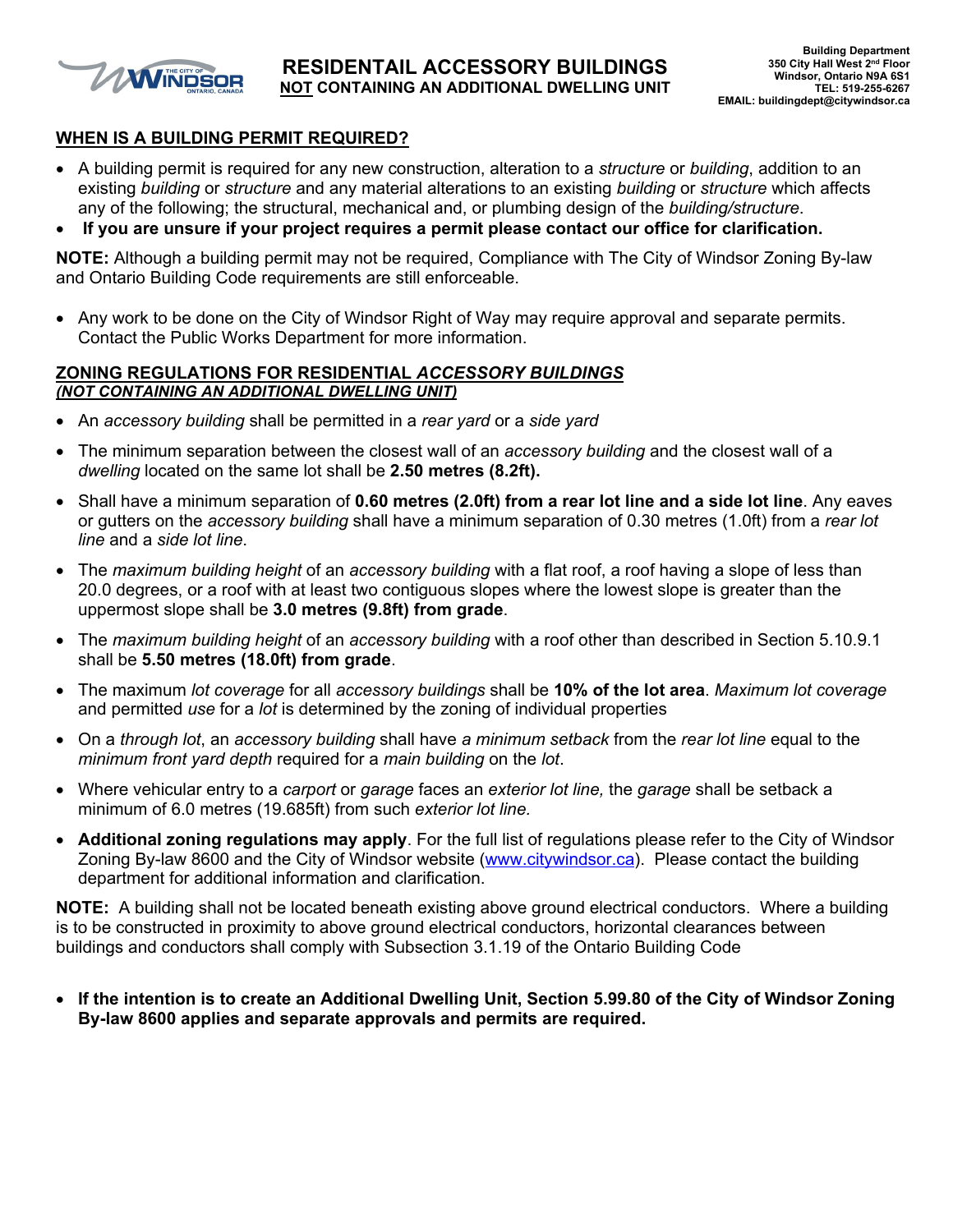## **WHAT DO I NEED TO SUBMIT FOR A BUILDING PERMIT FOR A** *DETACHED ACCESSORY STRUCTURE***?**

- A completed Schedule 'A' **Application to Construct**
- **Site Plan** A site plan identifies *buildings* and other features in relation to property boundaries. It should identify the location of your existing house, other existing structures (ie. garages, sheds, decks) and the proposed construction
	- o The following information should be shown on a site plan:
		- **Peroperty lines with dimensions**
		- all new and existing structures with distances to property lines and the distances to other structures
		- overall dimensions/area of new and existing structures (to determine lot coverage)
		- **Fight-of-ways and easements**
		- **.** location of all utility lines above or underground
- **Front Elevation and a Side Elevation** Elevations show the exterior view of a building.
	- $\circ$  The following information must be shown on an elevation:
		- overall height of building
		- slope/pitch of roofs
		- exterior finishes and materials
		- **foundation details/type**
- **Clearance confirmation from Enwin**
	- $\circ$  [tsd@enwin.com](mailto:tsd@enwin.com) or 519-251-7300
- Additional drawings are required for pole barns







**FIRST STREET** 

 Along with the documents/drawings listed above, other approvals may be required for your particular project. The following are some approvals that may be required upon submitting your application prior to issuance of a building permit.

- o City of Windsor Engineering Department
- o ERCA (519-776-5209 ext 346)
- o Septic Sewage System Approval
- o Ministry of Transportation
- o Additional plans, permits or approvals